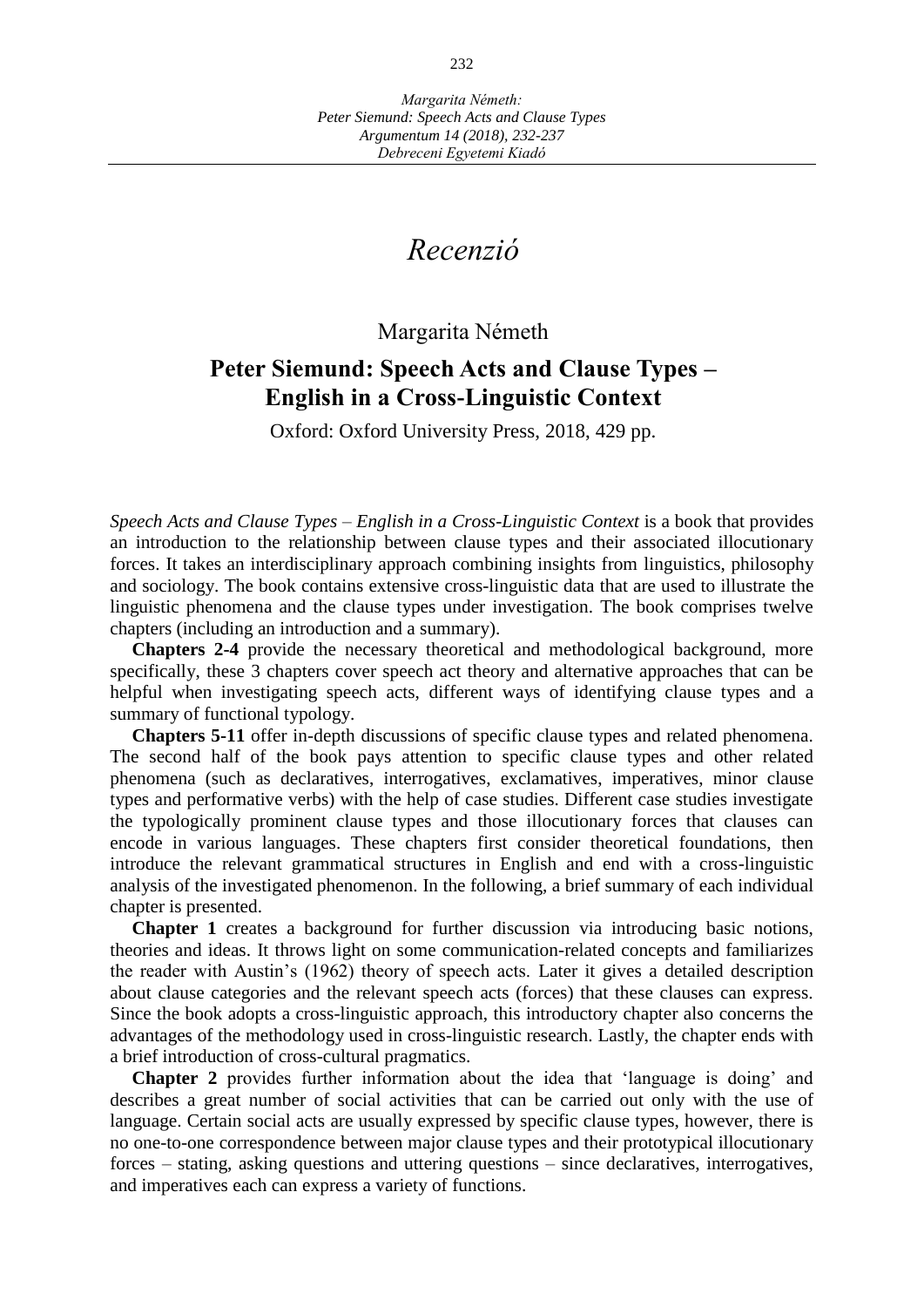**Chapter 3** defines clause types from a morpho-syntactic perspective *i.e.* intonation is not a relevant source of information here. Clause types are categorised on the basis of their marking strategies, such as word order differences, particles and certain affixes. The chapter also argues for the necessity of connecting clause types with their illocutionary forces. It is shown that there is a strong connection between marking strategies and the type of the clause. The chapter also touches upon the question of major and minor types and claims that this dichotomy needs to be replaced with a model that is based on gradient concepts.

**Chapter 4** discusses the methodology typically applied in cross-linguistic comparisons. Languages show a great number of structural variation, however, as it is pointed out, certain phenomena and patterns occur with greater frequency than others. Knowing these frequencies and patterns can be useful in cross-linguistic research. Investigating the patterns can lead the linguists to the idea of universals and to the need to explain the motivations behind them. One possible way to find an explanation lays in language typology, which implies a surface oriented method where generalizations are always made on the basis of collected/naturally occurring data.

The first major clause type investigated in the book is the declarative (**Chapter 5**). Generally speaking, declaratives express statements about the way the world is (in other words declaratives are representations of factual reality) and are used with practically all imaginable illocutionary forces, so they can be applied when asking questions, issuing commands, expressing requests, permissions, and wishes, making promises, giving instructions and so on. Nonetheless, declaratives cannot be linked to any specific illocutionary force at all. Instead of expressing typical illocutionary forces, they normally present information, while the attitude of the speaker is contextually determined.

**Chapter 6 and Chapter 7** deal with polar and constituent interrogatives. Chapter 6 associates polar interrogatives with the prototypical function of seeking information, but it introduces all the non-prototypical functions of interrogatives as well. The chapter makes a cross-cultural comparison between polar interrogatives, tags and declaratives and it is proved that remarkable differences can be found even between related languages. Chapter 7 explores the meaning relationships, illocutionary forces, and use (semantics, pragmatics) of constituent interrogatives. It is argued that it is possible to characterize the meaning of constituent interrogatives in terms of their true answers. The chapter also discusses the social economics behind using constituent interrogatives. Based on Levinson (2012), constituent interrogatives are face-threatening in nature and therefore they should be avoided. Thus, constituent interrogatives are one of the least preferred information-seeking linguistic devices and they are generally connected to a higher social cost than polar interrogatives or declaratives with question forces, since with an explicit content question the speaker confesses his/her ignorance, while in the other cases (s)he just confirms or disconfirms his/her hypothesis.

**Chapter 8** is concerned with imperatives. Imperatives generally express request for certain actions and, just as in the case of interrogatives, a reaction or response is required on the part of the addressee. The chapter focuses on the possible meanings of imperatives and the various illocutionary forces that they express. It raises the problem of analysing the meaning of imperatives; as it is claimed, identifying the core meaning of imperatives is also a problematic area. It is especially the case if we want to tackle all the recognizable illocutionary forces that can be expressed by imperatives. The chapter also investigates the structural properties of imperatives, and concludes that imperatives are non-finite hypothetical verb forms. From a cross-cultural point of view, some languages – in contrast with English – use the imperative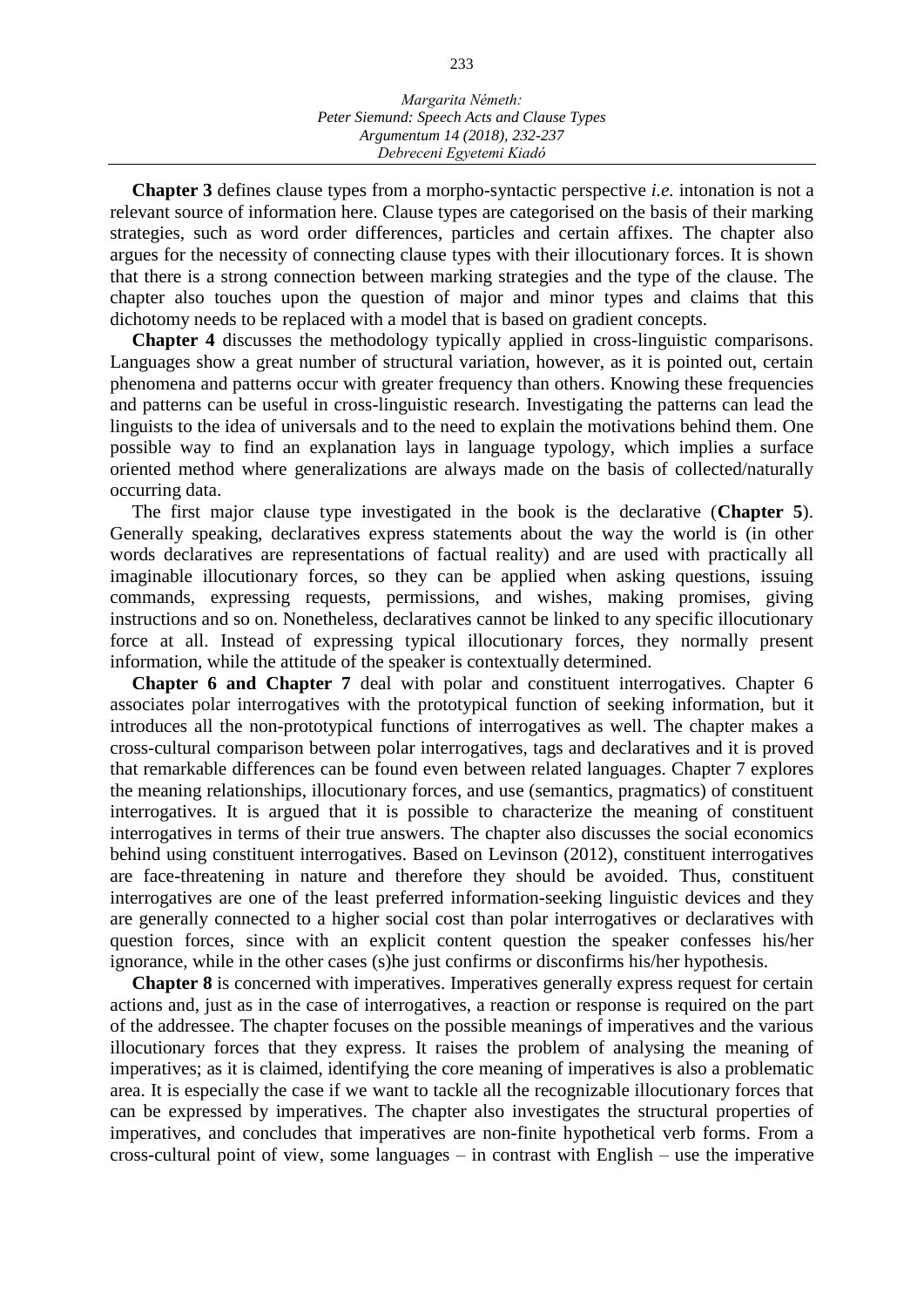more extensively and the interpretation of imperatives can also involve the first or the third person.

Exclamatives are introduced in **Chapter 9**. An exclamative typically expresses surprise in an unexpected situation, but from the present perspective, it designates a grammatical category referring to the morpho-syntactic representation of exclamations. This means that while an exclamation is similar to a request or a statement (it refers to an illocutionary force expressed by a specific clause type), the term exclamative is the actual name of the clause (like declarative or interrogative). It is also possible to see exclamations as a specific speech act type.

As opposed to other major clauses, the aim of an exclamation is not to utter a certain proposition, but to show an affective reaction to a proposition in the common ground. Structurally speaking, it is hard to find a prototypical construction in expressing exclamations. Apart from *how*- and *what*-exclamatives being discussed extensively in this chapter, other major clause types (such as declaratives or interrogatives) can also be analysed as exclamatives when they are uttered with a special intonation pattern. Exclamatives cannot be treated as a major clause type mainly because they are encoded in a non-sentential form. Cross-linguistically, exclamatives do not form a stable type across languages, since some languages do not even use a prototypical sentence structure to express them. Exclamatives are very hard to distinguish from constituent interrogatives and the chapter argues that there is an intimate relationship between these two types (not just in closely related languages but in genetically unrelated languages as well).

In my opinion, Chapter 9 is one of the most important chapters of the book. Firstly, because the investigation of exclamatives is an under-researched area and a detailed, systematic description and analysis of this clause type has not yet been carried out. Secondly, the phenomena described here can be considered as the biggest evidence for the main argument of the book (the need for a gradient model of clause types). The structural heterogeneity of exclamatives, the overlap of exclamatives with constituent interrogatives and the constant doubt whether exclamatives really belong to the major clause types or the minor ones – explained in extenso in the chapter – furnish sufficient evidence that clause types are not mutually exclusive categories.

**Chapter 10** introduces and discusses minor clause types. *Minor clause types* is an umbrella term for a category that involves various grammatical constructions. These constructions can be related to specific illocutionary forces. Since the number of possible forms and constructions in this category is high, the expected number of functions that can be expressed with the help of them is also high; however, this expectation is not born out. As it is shown, these minor clause types typically express directive or expressive speech acts only.

Chapter 10 provides a detailed taxonomy of minor type clauses (or clause-like constructions). The first group contains a number of finite and non-finite clauses introduced by a specific interrogative word or a *wh*-form (*what if, why don't you, how about, how came*), while the elements of the second group obligatorily contain a modal verb (e.g. *may, would, let*). The third group of minor clause types involves finite and non-finite subordinate clauses (e.g. *if only*…). These forms are subordinate syntactically speaking, but functionally they have a rather independent, main clause-like meaning. The chapter puts a special emphasis on the phenomenon of insubordination. Insubordination is the conventionalized use of a structurally subordinate clause as an independent main clause (Evans 2007).

Chapter 10 attempts to fill the gap in the pertinent literature on clause types. Minor clause types have not been investigated or classified in a consistent manner so far. Although there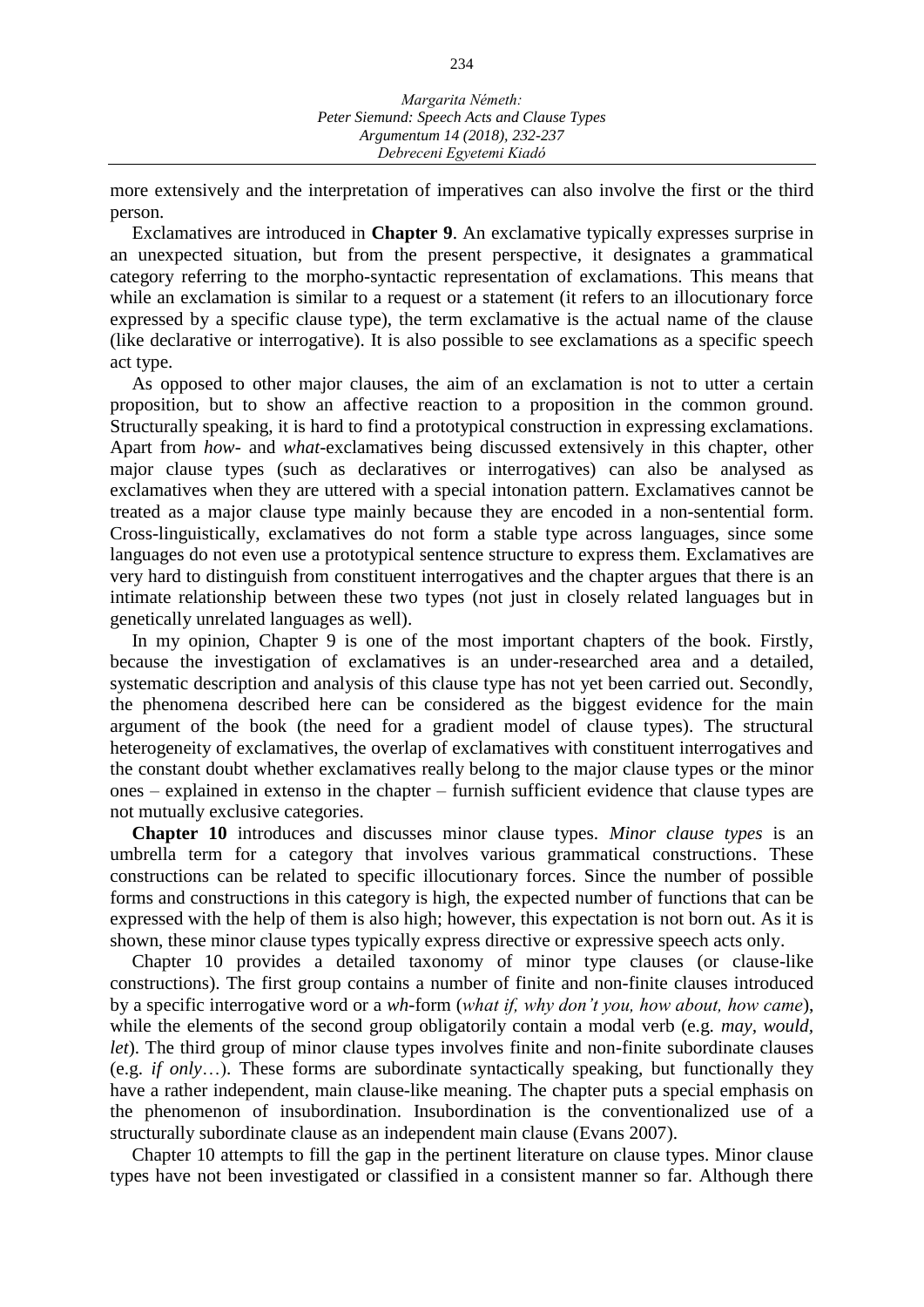#### *Margarita Németh: Peter Siemund: Speech Acts and Clause Types Argumentum 14 (2018), 232-237 Debreceni Egyetemi Kiadó*

are some reference books (e.g. Huddleston & Pullum 2002) and some surveys (König & Siemund 2007) that touch upon the phenomenon, there are no articles or monographs dedicated to their comprehensive analysis. As for insubordination in different languages, grammar books typically do not recognize insubordination as a distinct grammatical phenomenon, so no real description or explanation is available in the literature. Chapter 10 tries to answer the emerging questions concerning these issues and its novelty makes the chapter one of the biggest strengths of the book.

The phenomenon discussed in **Chapter 11** is the lexical encoding of social actions *i.e*. the use of performative verbs. In general, performative verbs have been mainly scrutinized from the perspective of philosophy so far, however this chapter also considers linguistics and sociology when analysing speech acts.

Two different types of performative verbs – based on their abilities to represent social complexities – are described in the chapter. Members of the first type are equivalent to the social actions – carried out completely and successfully – that they describe. These performative verbs coexist with their corresponding social actions (e.g. *baptizing*). The other group contains performative verbs designating only certain parts of complex actions. For example apologizing can start with uttering the performative verb *apologize,* however this is just a starting point of the whole social act and it is not complete in itself (for instance, describing the situation, explaining the committed offense, taking on responsibility or offering a repair can be all part of the same social action).

The chapter also discusses a possible classification of English performative speech acts based on Vanderveken (1990), according to which some performative verbs can be regarded as having a more general meaning (*suggest, direct, declare*) and some of them have a very specific meaning (*certify, castigate).* In his classification, Vanderveken (1990) orders performative verbs hierarchically, and creates a tree diagram to illustrate his point. Performative verbs with the most general meaning are at the top of the hierarchy, while verbs with a more specific meaning are located below them.

**Chapter 12** summarizes the main findings and the most important message of the book. As it is highlighted, exploring clause types includes investigating their semantics, pragmatics, and both their morpho-syntactic and distributional properties. These properties depend on one another, are interrelated and represent broad, though universal tendencies across languages.

It is also reiterated that the traditional dichotomy of major and minor clause types should be replaced with a gradient model assuming a continuum of clause types (*i.e.* they are not mutually exclusive). Declarative clauses are placed at one pole of the continuum, while minor types can be found at the opposite pole (interrogatives, exclamatives and imperatives are positioned between the two poles).

### **Concluding remarks**

The primary aim of *Speech Acts and Clause Types* is to serve educational purposes, namely to be used as a course book in university courses. Both students of English and students of general linguistics can find it interesting. Each chapter ends with exercises being arranged at three levels (specifically basic, intermediate, and advanced levels) and provides recommendations for further reading and research, suggesting many ideas for various selfcontained empirical projects. These components make *Speech Acts and Clause Types* a good course book for any students interested in linguistics. From a theoretical point of view, the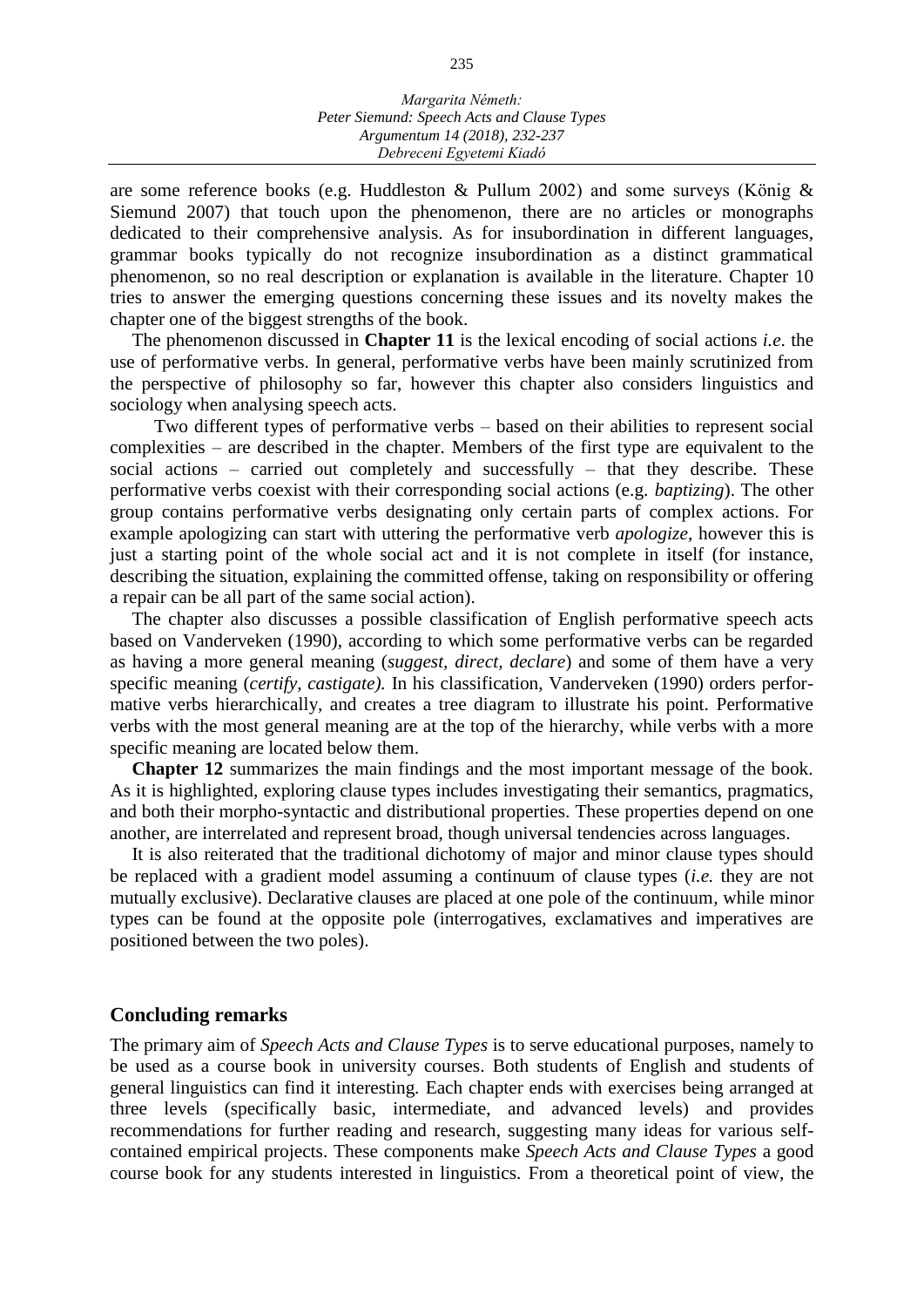#### *Margarita Németh: Peter Siemund: Speech Acts and Clause Types Argumentum 14 (2018), 232-237 Debreceni Egyetemi Kiadó*

book does not argue for any theory or linguistic model of clause types. It rather tries to introduce and describe the advantages and limits of the competing approaches being present in the field. This discussion of different approaches is more appropriate for the purposes of a textbook since it can provide an overview of the relevant theories, while trying to reach a possible synthesis of different approaches. Moreover, the huge amount of cross-linguistic data presented in the book requires some flexibility, so it would not be practical to insist on applying only one theory.

It is possible to read this book as one moving from a categorical view of clause types to a gradient notion. The concept of grammatical gradience is not new in linguistics but applying it to clause type systems is a relatively innovative idea. Another novelty of the book is investigating clause types from a cross-linguistic point of view. It focuses on English, but besides English a great range of data from other languages is also presented. Altogether, the book contains 93 tables that illustrate the linguistic phenomena described and deepen our knowledge about clause types and reveal more information about their similarities and differences.

From time to time, the volume itself points out its own limitations and unresolved questions. For example, intonation as an influential and definitional criterion in the analysis and classification of clause types is left aside, because intonation can take priority over the force of all clause types resulting in a rather independent expressive level of investigation. However, ignoring intonation is mentioned as one of the biggest limitations of the book. Nevertheless, it gives place for further research in which the investigation of clause types occurs from the point of view of suprasegmental phonology. Two unresolved questions in the book are connected to exclamatives and imperatives. As mentioned above, it is problematic to decide whether exclamatives should be categorized as major or minor clause types, while regarding the imperative, the problem lies in defining its core meaning. Though these questions remain unanswered, they are not real limitations of the book since they can motivate and incite further development in the field or provide basis for further research of the relevant phenomena.

Overall, *Speech Acts and Clause Types* provides a comprehensive summary of what we know about clause types, illocutionary forces and their taxonomies and the relationship between the morphological properties of sentences and their illocutionary forces. The book widens the horizon in the field of pragmatics, semantics and even in morpho-syntax and it can be regarded as an invaluable contribution to speech act studies as well. The book contains a great variety of examples and illustrations and provides a big amount of cross-linguistic data to help the reader in the understanding of the theoretical and empirical research background. The book has a clearly stated aim with a consistent, well-built, easy-to-follow structure and these features make it suitable for its original aim, *i.e.* that it is to be used as a university course book. Theoretically speaking, *Speech Acts and Clause Types* argues for developing a gradient model of clause types – that is quite different from the traditional distinction between major and minor clause types – and this argument can bring the breath of new times into the field of linguistics.